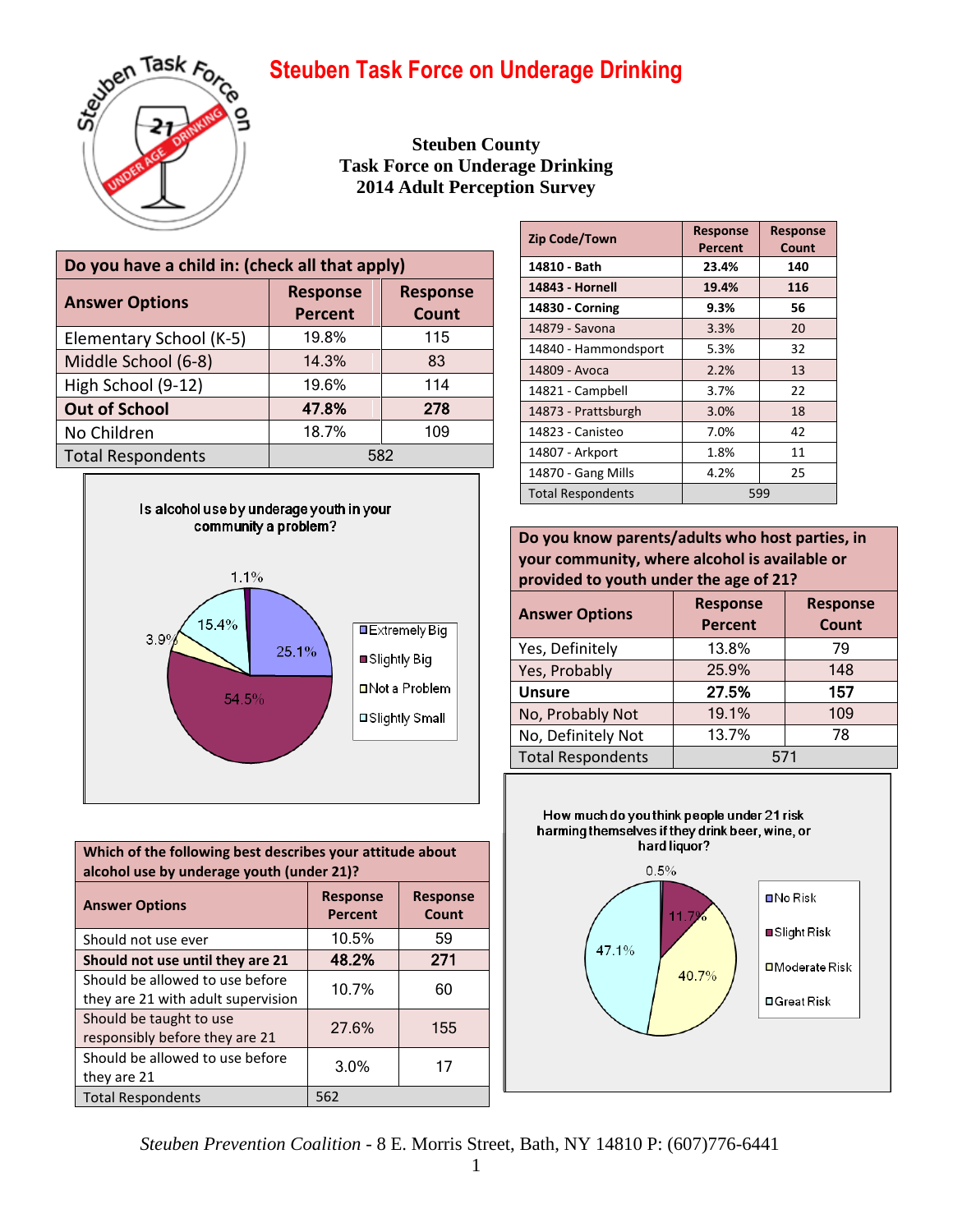

|                           | Other Comments - What influences a young person's |
|---------------------------|---------------------------------------------------|
| decision to drink or not? |                                                   |

- Peer pressure
- All of the above
- **•** Curiosity
- Puberty/hormones
- Laws telling them that they cannot
- Lack of support
- Lack of parent supervision
- Mental health issues, depression, stress, lack of self esteem
- Media, movie/music industry, modern country music
- Lack of positive role models
- Poor parenting
- Rebellion
- Lack of other things to do/bored
- Traditions, daring acts, mob mentality
- Lack of consequences for drinking under 21
- History of family addiction

#### **What influences a young person's decision to drink or not? (check all that apply)**

| <b>Answer Options</b>                      | <b>Response</b> | <b>Response</b> |
|--------------------------------------------|-----------------|-----------------|
|                                            | <b>Percent</b>  | Count           |
| The parent                                 | 68.2%           | 374             |
| <b>Friends</b>                             | 97.4%           | 534             |
| Alcohol advertising                        | 38.0%           | 208             |
| Other adults' drinking                     | 54.4%           | 298             |
| Social media (facebook, internet, youtube) | 74.1%           | 406             |
| <b>Total Respondents</b>                   |                 | 548             |

| If a young person under 21 in your<br>community wanted to get alcohol, how<br>easy would it be for them? |                                   |                          |
|----------------------------------------------------------------------------------------------------------|-----------------------------------|--------------------------|
| <b>Answer</b><br><b>Options</b>                                                                          | <b>Response</b><br><b>Percent</b> | <b>Response</b><br>Count |
| <b>Difficult</b>                                                                                         | 7.1%                              | 40                       |
| Not too<br><b>Difficult</b>                                                                              | 57.1%                             | 320                      |
| Easy                                                                                                     | 35.7%                             | 200                      |
| Total<br>Respondents                                                                                     | 560                               |                          |



### **Other Comments - Where do you think young people in your community get alcohol?**

- Steal from stores of friends/family homes.
- My neighbor has had beer stolen from a fridge that he keeps in the garage which was locked.
- Fake Id's or not being Id at all.
- Frat parties, older boyfriends/girlfriends.
- All of the above
- Not sure/I do not know
- Siblings over 21
- Responsible teachers and youth group advisors have been known to give alcohol to other people's children themselves.

*Steuben Prevention Coalition* - 8 E. Morris Street, Bath, NY 14810 P: (607)776-6441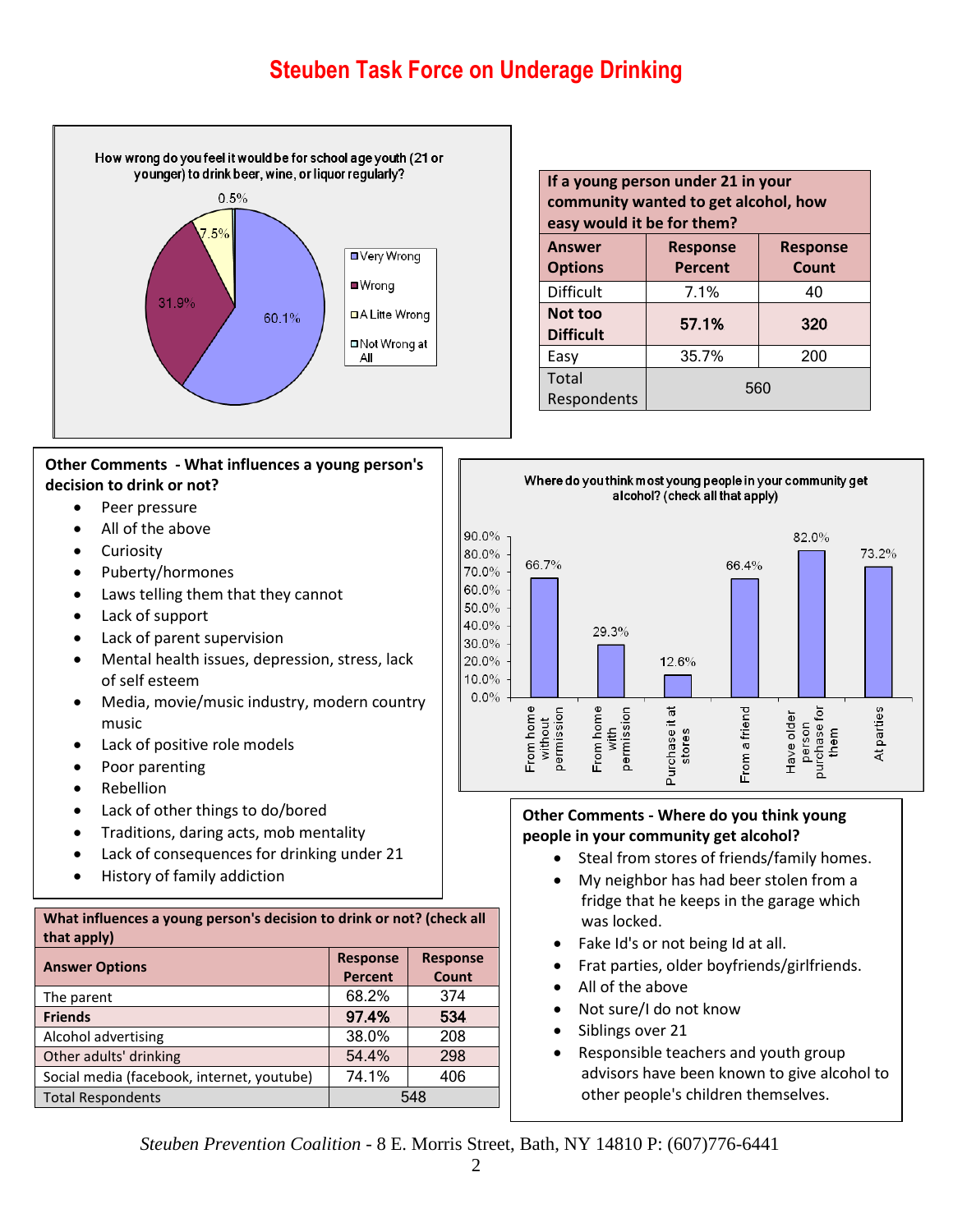### **Other Comments - What of the following messages would you want to share with youth (under 21)?**

- It depends on how responsible their parent is. Not all parents have the same level of common sense
- i grew up with French grandparetns. We were always allowed to have a very small glass of wine with dinner or just after. I was always allowed to have a bottle of wine ( even before age) I learned to have a small glass once in a great while, never getting drunk from this. I think learning to be responsible is key. Later when my friends drank i would have maybe one.
- Be strong. Don't give in to peer pressure
- There are better choices in life than drinking
- Learn to use alcohol responsibly and understand the repercussions
- by "with a parent" I mean on special occasions, maybe a sip of wine so they know what it is like; never to excess or more than 1/2 a glass at only a special occasion
- Because it's the law!
- It's not OK because it is against the law. However, I know that some of them are going to do it anyway. I did when I was their age. So if you are going to drink you need to do it responsibly. It is never OK to drink and drive and you should never get into a vehicle with someone who has. If you see someone who has had too much take their keys. Call a parent or friend and if you can't do that call me.
- The pressure to drink exists in many situations, and will continue to exist even when you are older- be smart and be responsible
- but knowing that the situation will occur please be responsible and call/do not drive/and warn that they are young and will consume at a fast pace and before they know it they will end up in hospital.
- One Glass of wine with dinner with family isnt too bad.
- It is ok if MODERATE concumption and they are NOT EVER driving after drinking any amount.
- Minimal drinking with parent supervision is acceptable on certain occasion
- Moderation!
- The pros and cons of drinking. Education is power. Making decisions for young adults makes them more resistant. Children and youths in cultures where alcohol use is socially acceptable in certain situations are less likely to use and/or abuse it.
- It is not ok to drink alcohol but more importantly they should call for a ride home anytime they are in an uncomfortable situation or that have been drinking.
- I don't feel it's ok but if they do call me don't drink and drive. Bottom line is teens will drink, the least parents can do is educate and hope for the best. I have never seen where a parent tells their kids its not ok to drink and they listen, this is very rare.
- I feel it's ok to drink occasionally with a responsible parent
- moderation as opposed to binge drinking.
- Drinking carries too many risks, and they have too much going for them to take those risks.
- If they do drink under 21 or after 21 to call for a ride!
- Honestly- in this community I feel that the use of hard drugs is more evident these days than alcohol- I think the community needs to concentrate more on keeping meth and bath salts out of the hands of our children than alcohol.
- look at what alcohol abuse does to people it all around Steuben County show kids a video of how most Steuben COunty residents live in poverty and abuse .... Its sickening!!!!!
- When I was 18 the law was 18 or older can drink. When you are 18 you can vote and serve in the military. I support the no-drinking under age 21 because it's the law; however, I believe the law should be 18 or under.
- It is not ok for them to drink, but they need to understand when they are old enough that they need to drink responsibly or will create trouble for themselves
- To say "okay" is the wrong message, but a realistic approach has to be what to do in a situation where they make the decision to drink. Stress abstinence, but then you have to go from there. What do you do if it happens? How do you mitigate problems?
- if they are in the military hard to say they aren't old enough to drink?.............
- It is okay for them to drink occasionally if not overdone.
- They may not have the maturity level to stop at a safe no.
- it depends on the under 21 maturity. Our goal as parents was to make alcohol a non issue and we succeeded in that. We let our child have an occasional small glass of wine with dinner when 19 - 21. It worked and our child is now a responsible, moderate drinker as an adult. We also set a good example.
- In very limited quantities
- environment. If under 18, then no drinking. Depends on the age. If you are 19-21, i'd say with a parent or responsibily if they are off at college in that type of
- 3 Only for those over 18, and under 21, otherwise it's not okay
- I personally think the drinking age should be lowered back to 18.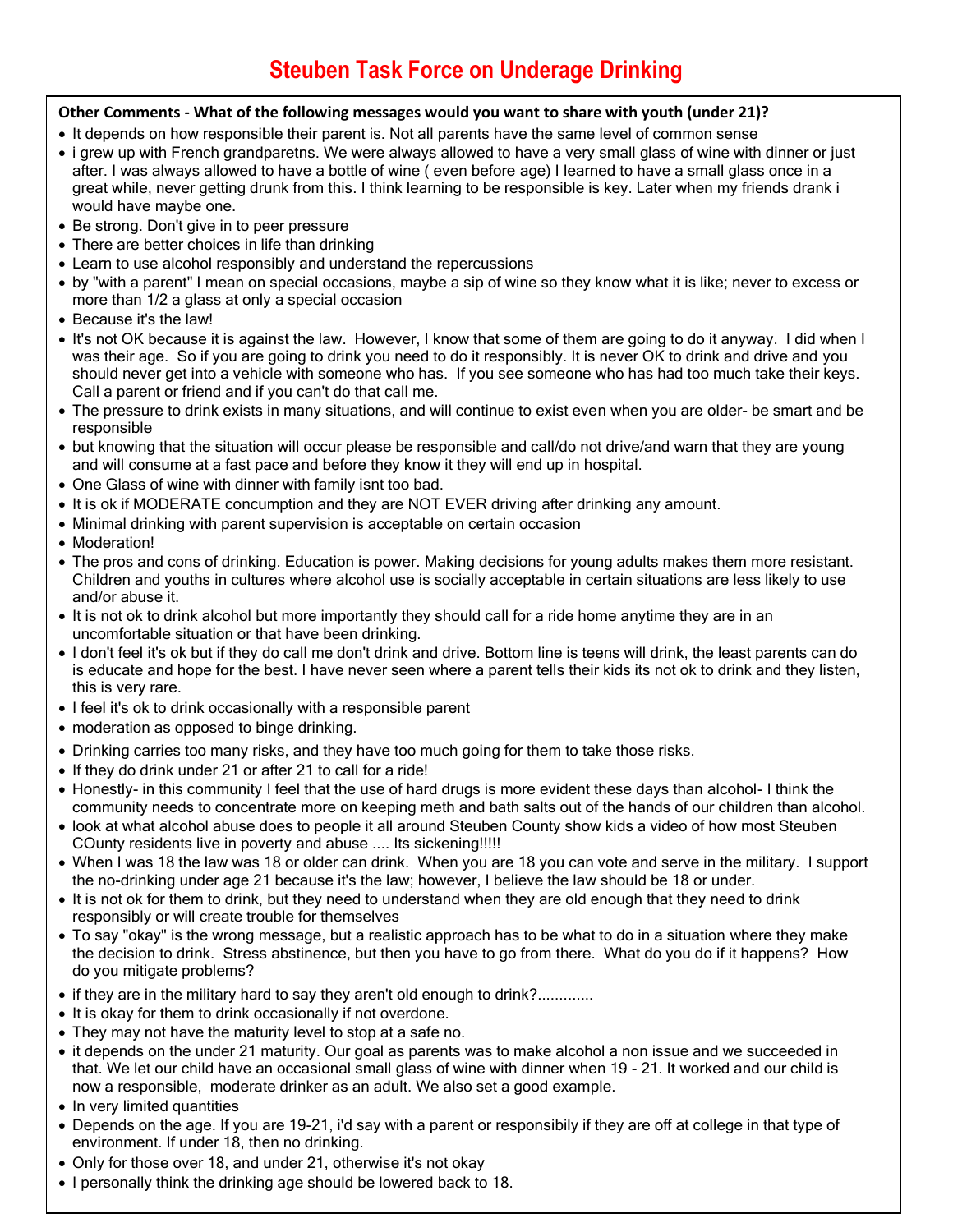| What of the following messages would you want to share with youth (under 21)?<br>(check one) |                            |                          |
|----------------------------------------------------------------------------------------------|----------------------------|--------------------------|
| <b>Answer Options</b>                                                                        | <b>Response</b><br>Percent | <b>Response</b><br>Count |
| It is never okay for them to drink                                                           | 74.4%                      | 370                      |
| It is okay for them to drink if they are with their parent                                   | 14.5%                      | 72                       |
| It is okay for them to drink if they are with an adult                                       | 1.2%                       | 6                        |
| It is okay for them to drink if they don't drive                                             | 5.6%                       | 28                       |
| It is okay for them to drink if they are careful                                             | 4.2%                       | 21                       |
| 497<br><b>Total Respondents</b>                                                              |                            |                          |



**How much do you think youth under 21 risk harming themselves if they take prescription drugs that are not prescribed for them (ex: Vicodin, Oxycontin, Aderal, etc.)?**

| <b>Answer Options</b>    | <b>Response</b><br><b>Percent</b> | <b>Response</b><br>Count |
|--------------------------|-----------------------------------|--------------------------|
| No Risk                  | $0.0\%$                           |                          |
| Slight Risk              | 1.3%                              |                          |
| <b>Moderate Risk</b>     | 8.7%                              | 47                       |
| <b>Great Risk</b>        | 90.0%                             | 485                      |
| <b>Total Respondents</b> | 539                               |                          |

| Which of the following best describes your attitude about |
|-----------------------------------------------------------|
| marijuana use by youth (under 21)?                        |

| <b>Answer Options</b>                                                    | <b>Response</b><br><b>Percent</b> | <b>Response</b><br>Count |  |
|--------------------------------------------------------------------------|-----------------------------------|--------------------------|--|
| Should not use ever                                                      | 77.9%                             | 423                      |  |
| Should not use until they are 21                                         | 10.3%                             | 56                       |  |
| Should be allowed to use before<br>they are 21 with adult<br>supervision | 0.6%                              | 3                        |  |
| Should be taught to use<br>responsibly before they are 21                | 9.4%                              | 51                       |  |
| Should be allowed to use before<br>they are 21                           | 1.8%                              | 10                       |  |
| <b>Total Respondents</b>                                                 |                                   |                          |  |

**How much do you think youth under 21 risk harming themselves if they use other illegal drugs (ex: bath salts, synthetic marijuana, cocaine, crack, heroin, LSD, etc.)?**

| <b>Answer Options</b> | <b>Response</b><br><b>Percent</b> | <b>Response</b><br><b>Count</b> |
|-----------------------|-----------------------------------|---------------------------------|
| No Risk               | 0.2%                              |                                 |
| <b>Slight Risk</b>    | 1.3%                              |                                 |
| <b>Moderate Risk</b>  | 5.0%                              | 27                              |
| <b>Great Risk</b>     | 93.5%                             | 507                             |
| Total<br>Respondents  | 542                               |                                 |